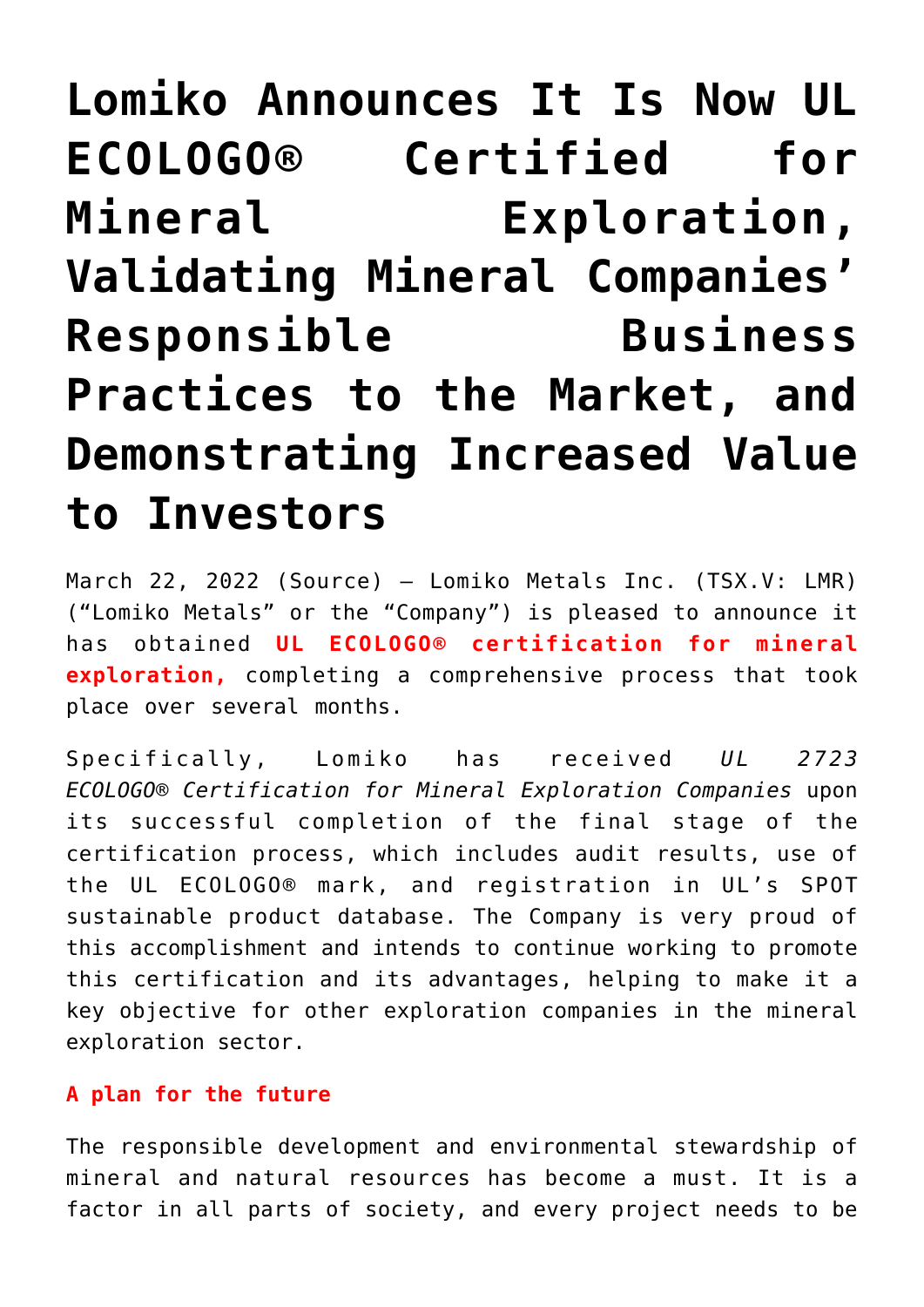designed and executed with it in mind. For mineral exploration companies and their service providers, that entails applying the best social, environmental, and economic practices.

#### **The certification process**

The UL ECOLOGO® Certification program offers a standard by which to evaluate mineral exploration companies and their service providers on factors such as environmental impact, safety of people in the mineral exploration process, the wellbeing of impacted communities, fair and ethical business practices, compliance with applicable legal requirements, and efficient use of financial resources. The certification provides credible, third-party verification by a globally recognized and trusted ecolabelling program.

Lomiko began the accreditation process in June 2021, successfully completing it on March 21st, 2022. In completing the process, Lomiko demonstrated that it met all the responsible development indicators required to obtain UL ECOLOGO® Certification for Mineral Exploration, which is made available to companies in Quebec through the Quebec Mining Exploration Association (QMEA).

"We would like to thank the QMEA and their coaching program for their collaboration in reaching this milestone for Lomiko," said Belinda Labatte, CEO and director of Lomiko. "We greatly appreciate their support and guidance and are grateful for their contribution to the success of our efforts. For our company, UL ECOLOGO® Certification for Mineral Exploration promotes transparency of process with all our stakeholders and First Nations communities, fosters a better work environment, improves our appeal as an employer, strengthens strategic planning, and aids in risk management. We believe being certified means we are better prepared for changes to legislation and are likely to have better relationships with stakeholders, which contributes to the social acceptability of our projects and helps improve completion times."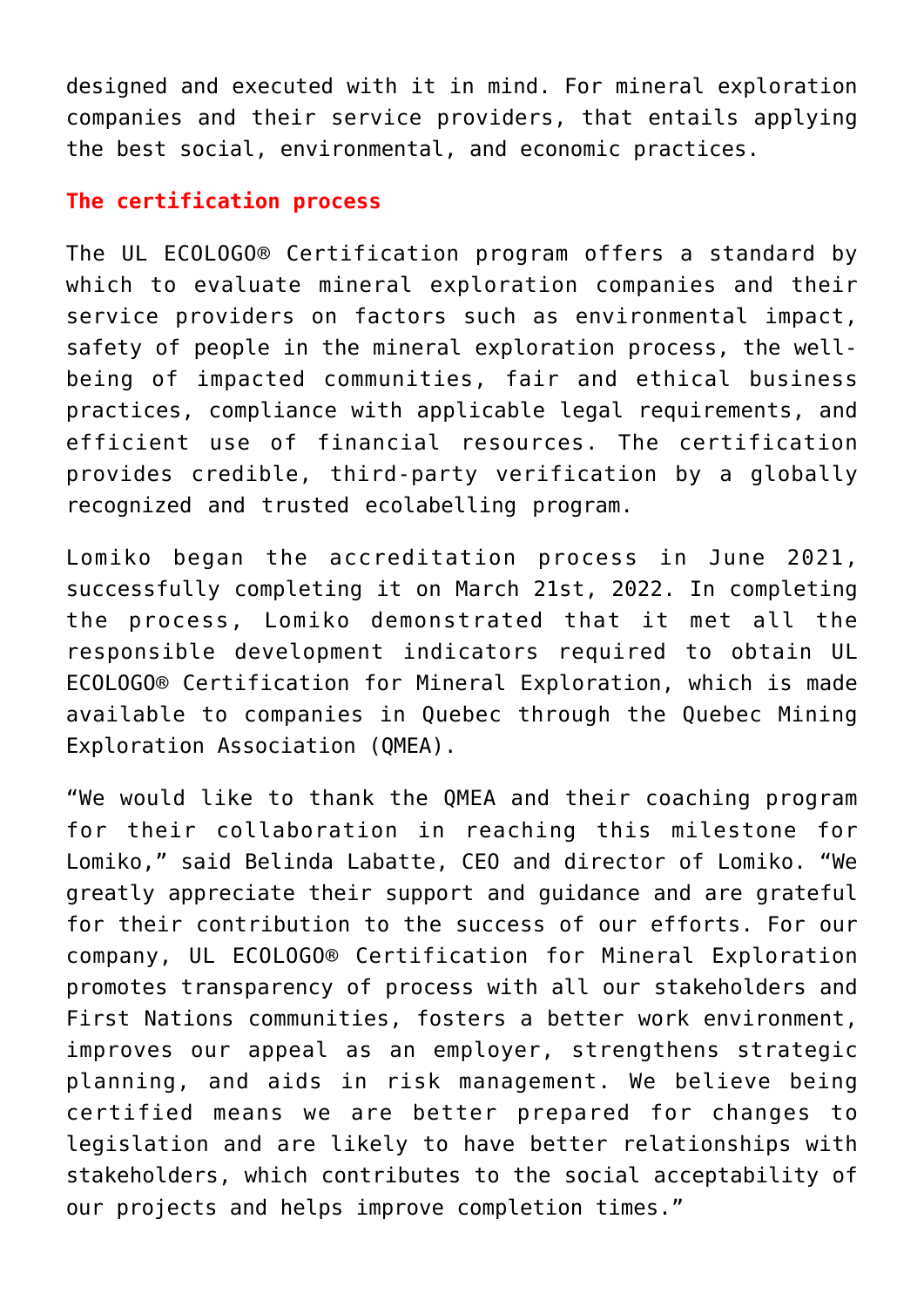For more information about the UL ECOLOGO® Certification for Mineral Exploration program, please visit:

[https://canada.ul.com/ulcprograms/explore/](https://cts.businesswire.com/ct/CT?id=smartlink&url=https%3A%2F%2Fcanada.ul.com%2Fulcprograms%2Fexplore%2F&esheet=52610451&newsitemid=20220322005767&lan=en-US&anchor=https%3A%2F%2Fcanada.ul.com%2Fulcprograms%2Fexplore%2F&index=1&md5=91007e47e0ab0a1a132779b835fa22ac)

[https://spot.ul.com/](https://cts.businesswire.com/ct/CT?id=smartlink&url=https%3A%2F%2Fspot.ul.com%2F&esheet=52610451&newsitemid=20220322005767&lan=en-US&anchor=https%3A%2F%2Fspot.ul.com%2F&index=2&md5=5cc950a702b7a39ce2bc600513162d8c)

QMEA's coaching program:

[https://aemq.org/en/certification-about/](https://cts.businesswire.com/ct/CT?id=smartlink&url=https%3A%2F%2Faemq.org%2Fen%2Fcertification-about%2F&esheet=52610451&newsitemid=20220322005767&lan=en-US&anchor=https%3A%2F%2Faemq.org%2Fen%2Fcertification-about%2F&index=3&md5=6a8902ee15046aa7f30dfa5878fbebb6)

### **About Lomiko Metals Inc.**

Lomiko Metals has a new vision and a new strategy in new energy. Lomiko represents a company with a purpose: a peoplefirst company where we can manifest a world of abundant renewable energy with Canadian and Quebec critical minerals for a solution in North America. Our goal is to create a new energy future in Canada where we will grow the critical minerals workforce, become a valued partner and neighbour with the communities in which we operate, and provide a secure and responsibly sourced supply of critical minerals.

The Company holds a 100% interest in its La Loutre graphite development in southern Quebec. The La Loutre project site is located within the Kitigan Zibi Anishinabeg (KZA) First Nations territory. The KZA First Nations are part of the Algonquin Nation and the KZA territory is situated within the Outaouais and Laurentides regions.  $\Box$  Located 180 kilometres northwest of Montreal, the property consists of 1 large, continuous block with 48 minerals claims totaling 2,867

hectares (28.7km<sup>2</sup>). Lomiko Metals published a [Preliminary](https://cts.businesswire.com/ct/CT?id=smartlink&url=https%3A%2F%2Fna01.safelinks.protection.outlook.com%2F%3Furl%3Dhttps%253A%252F%252Flomiko.com%252Fwp-content%252Fuploads%252F2021%252F09%252FPEA-La-Loutre-2021-09-10.pdf%26data%3D04%257C01%257C%257C1db76b3358224b7bd34508d9bfd8155c%257C84df9e7fe9f640afb435aaaaaaaaaaaa%257C1%257C0%257C637751757078467604%257CUnknown%257CTWFpbGZsb3d8eyJWIjoiMC4wLjAwMDAiLCJQIjoiV2luMzIiLCJBTiI6Ik1haWwiLCJXVCI6Mn0%253D%257C3000%26sdata%3D3DvW1At0cUJlfwE2awinozlxa1BLnQ4mPvCOcJ6aJOo%253D%26reserved%3D0&esheet=52610451&newsitemid=20220322005767&lan=en-US&anchor=Preliminary+Economic+Assessment+%28%26%238220%3BPEA%26%238221%3B%29+on+September+10%2C+2021&index=4&md5=927e6b33890e422780331840ad50674f) [Economic Assessment \("PEA"\) on September 10, 2021](https://cts.businesswire.com/ct/CT?id=smartlink&url=https%3A%2F%2Fna01.safelinks.protection.outlook.com%2F%3Furl%3Dhttps%253A%252F%252Flomiko.com%252Fwp-content%252Fuploads%252F2021%252F09%252FPEA-La-Loutre-2021-09-10.pdf%26data%3D04%257C01%257C%257C1db76b3358224b7bd34508d9bfd8155c%257C84df9e7fe9f640afb435aaaaaaaaaaaa%257C1%257C0%257C637751757078467604%257CUnknown%257CTWFpbGZsb3d8eyJWIjoiMC4wLjAwMDAiLCJQIjoiV2luMzIiLCJBTiI6Ik1haWwiLCJXVCI6Mn0%253D%257C3000%26sdata%3D3DvW1At0cUJlfwE2awinozlxa1BLnQ4mPvCOcJ6aJOo%253D%26reserved%3D0&esheet=52610451&newsitemid=20220322005767&lan=en-US&anchor=Preliminary+Economic+Assessment+%28%26%238220%3BPEA%26%238221%3B%29+on+September+10%2C+2021&index=4&md5=927e6b33890e422780331840ad50674f) which indicated the project had a 15-year mine life producing per year 100,000 tonnes of the graphite concentrate at 95%Cg or a total of 1.5Mt of the graphite concentrate. This report was prepared as National Instrument 43-101 Technical Report for Lomiko Metals Inc. by Ausenco Engineering Canada Inc., Hemmera Envirochem Inc., Moose Mountain Technical Services, and Metpro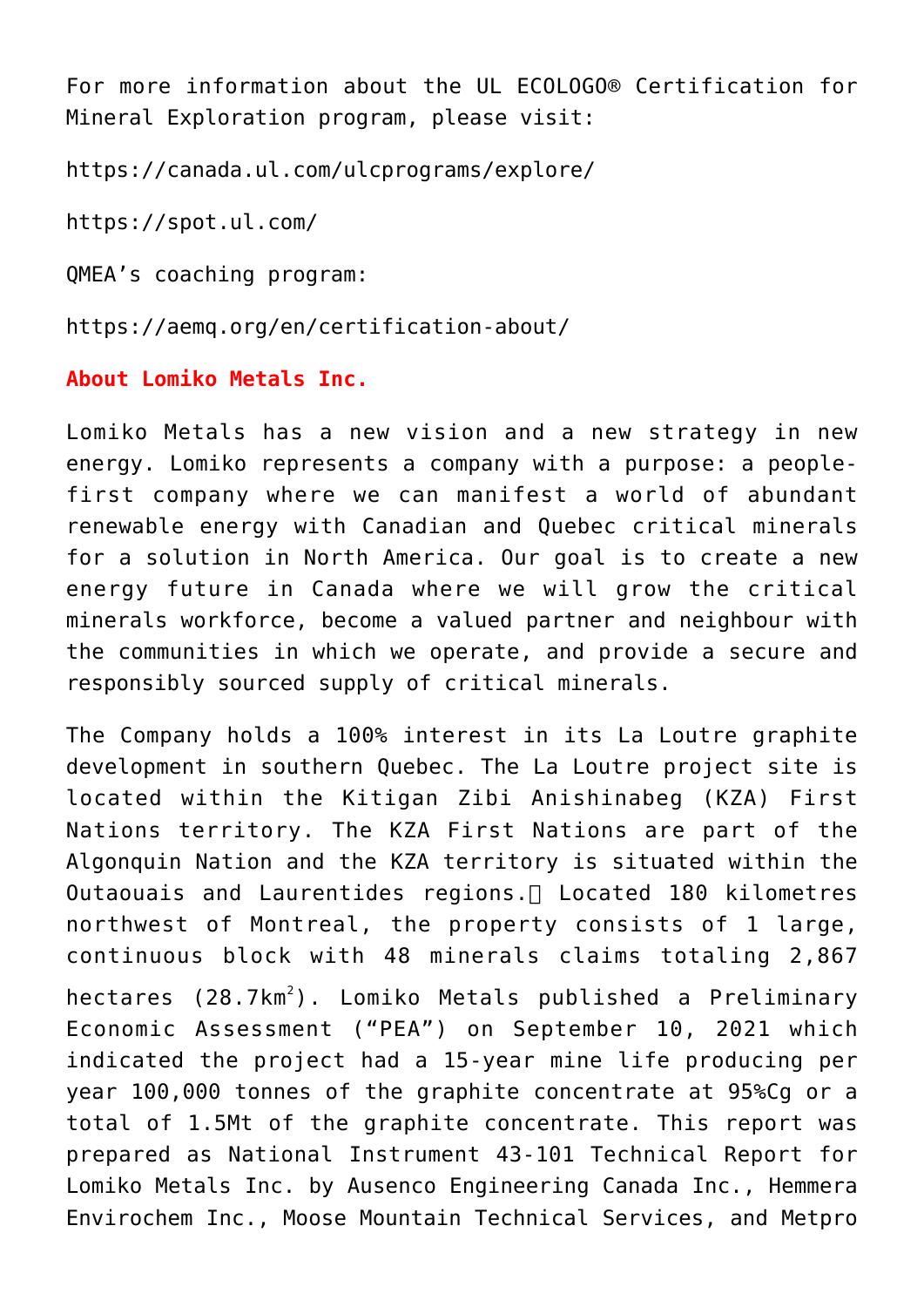Management Inc., collectively the Report Authors. The Bourier project site is located near Nemaska Lithium and Critical Elements south-east of the Eeyou Istchee James Bay territory in Quebec which consists of 203 claims, for a total ground position of 10,252.20 hectares (102.52 km2), in Canada's lithium triangle near the James Bay region of Quebec that has historically housed lithium deposits and mineralization trends.

Mr. Mike Petrina, Project Manager, a Qualified Person ("QP") under National Instrument 43-101 – Standards of Disclosure for Mineral Projects, has reviewed and approved the technical disclosure in this news release.

For more information on Lomiko Metals, review the website at [www.lomiko.com](https://cts.businesswire.com/ct/CT?id=smartlink&url=http%3A%2F%2Fwww.lomiko.com&esheet=52610451&newsitemid=20220322005767&lan=en-US&anchor=www.lomiko.com&index=5&md5=71e0aba3ec4d2f7b9f1b0e9c18852711), contact Belinda Labatte at 647-402-8379 or email: [info@lomiko.com](mailto:info@lomiko.com).

#### **Cautionary Note Regarding Forward-Looking Information**

This news release contains "forward-looking information" within the meaning of the applicable Canadian securities legislation that is based on expectations, estimates, projections and interpretations as at the date of this news release. The information in this news release about the Company; and any other information herein that is not a historical fact may be "forward-looking information" ("FLI"). All statements, other than statements of historical fact, are FLI and can be identified by the use of statements that include words such as "anticipates", "plans", "continues", "estimates", "expects", "may", "will", "projects", "predicts", "proposes", "potential", "target", "implement", "scheduled", "intends", "could", "might", "should", "believe" and similar words or expressions. FLI in this new release includes, but is not limited to: the Company's objective to become a responsible supplier of critical minerals, exploration of the Company's projects, including expected costs of exploration and timing to achieve certain milestones, including timing for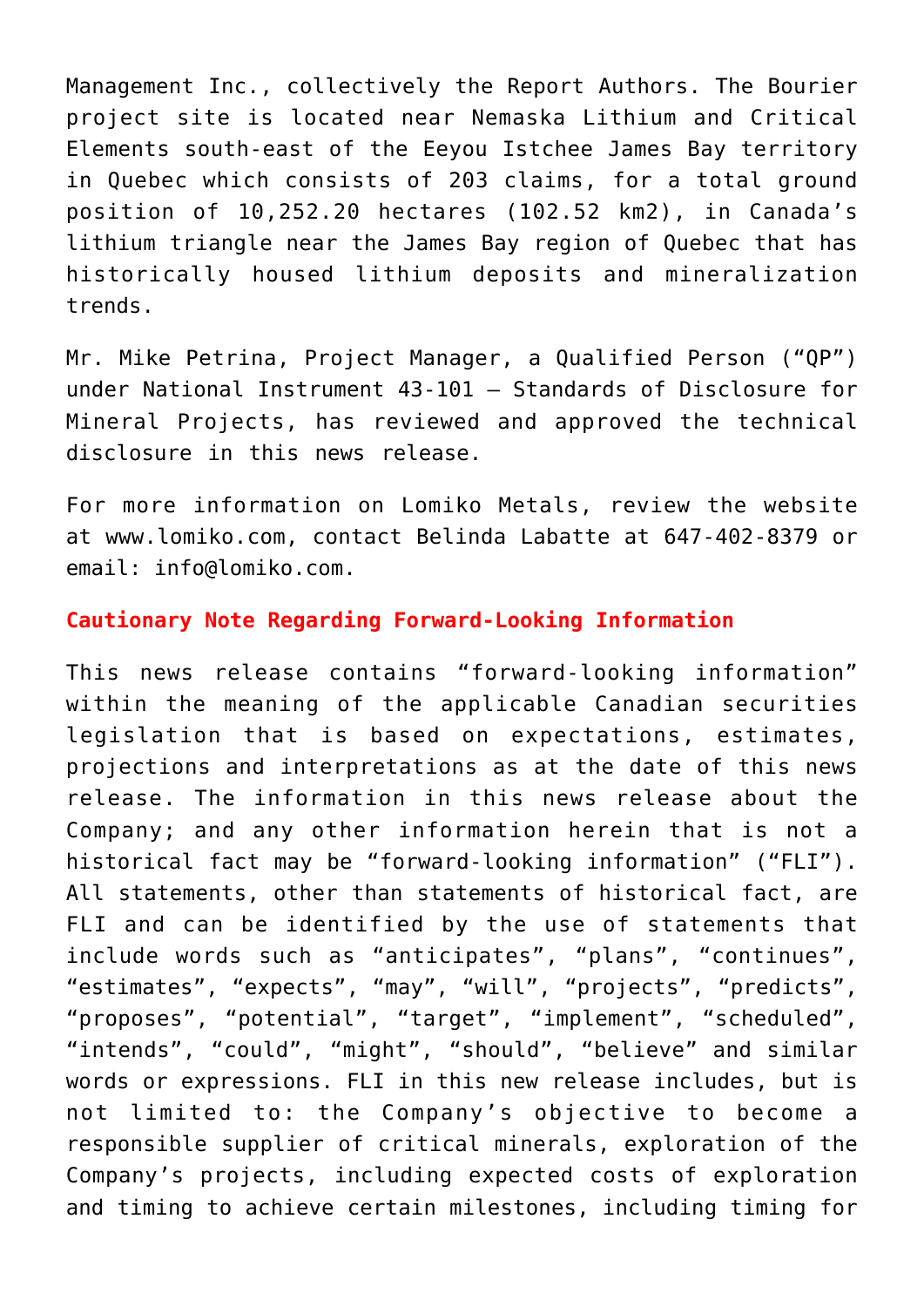completion of exploration programs; the Company's ability to successfully fund, or remain fully funded for the implementation of its business strategy and for exploration of any of its projects (including from the capital markets); any anticipated impacts of COVID-19 on the Company's business objectives or projects, the Company's financial position or operations, and the expected timing of announcements in this regard. FLI involves known and unknown risks, assumptions and other factors that may cause actual results or performance to differ materially. This FLI reflects the Company's current views about future events, and while considered reasonable by the Company at this time, are inherently subject to significant uncertainties and contingencies. Accordingly, there can be no certainty that they will accurately reflect actual results. Assumptions upon which such FLI is based include, without limitation: current market for critical minerals; current technological trends; the business relationship between the Company and its business partners; ability to implement its business strategy and to fund, explore, advance and develop each of its projects, including results therefrom and timing thereof; the ability to operate in a safe and effective manner; uncertainties related to receiving and maintaining exploration, environmental and other permits or approvals in Quebec; any unforeseen impacts of COVID-19; impact of increasing competition in the mineral exploration business, including the Company's competitive position in the industry; general economic conditions, including in relation to currency controls and interest rate fluctuations.

The FLI contained in this news release are expressly qualified in their entirety by this cautionary statement, the "Forward-Looking Statements" section contained in the Company's most recent management's discussion and analysis (MD&A), which is available on SEDAR at [www.sedar.com,](https://cts.businesswire.com/ct/CT?id=smartlink&url=http%3A%2F%2Fwww.sedar.com&esheet=52610451&newsitemid=20220322005767&lan=en-US&anchor=www.sedar.com&index=6&md5=03485245c8369567728fe4994637e62a) and on the investor presentation on its website. All FLI in this news release are made as of the date of this news release. There can be no